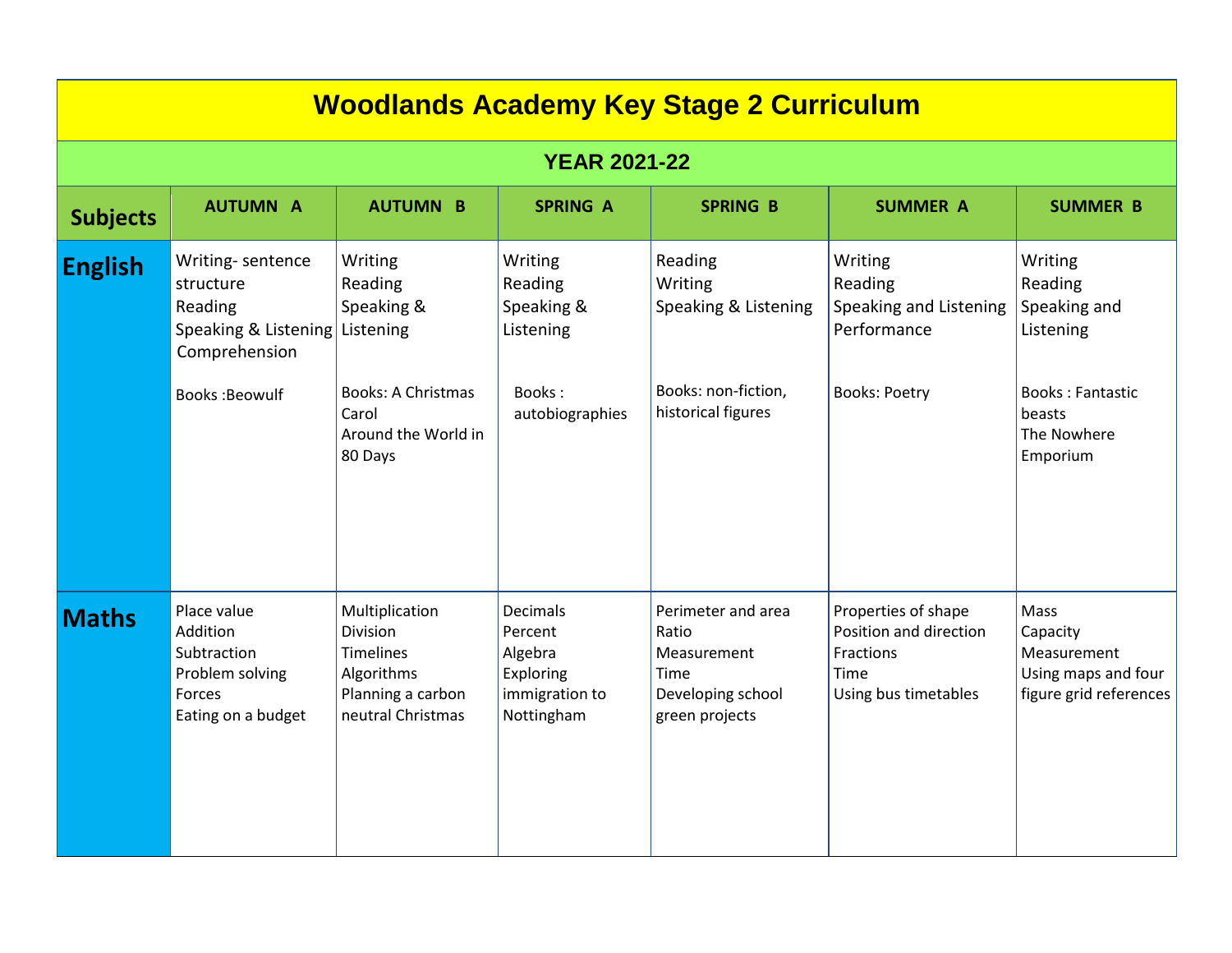| <b>Woodlands Academy Key Stage 2 Curriculum</b> |                                                                   |                                           |                                 |                                    |                                |                                       |
|-------------------------------------------------|-------------------------------------------------------------------|-------------------------------------------|---------------------------------|------------------------------------|--------------------------------|---------------------------------------|
| <b>YEAR 2021-22</b>                             |                                                                   |                                           |                                 |                                    |                                |                                       |
| <b>Subjects</b>                                 | <b>AUTUMN A</b>                                                   | <b>AUTUMN B</b>                           | <b>SPRING A</b>                 | <b>SPRING B</b>                    | <b>SUMMER A</b>                | <b>SUMMER B</b>                       |
| Science                                         | Introduction to<br>science<br>Living things and their<br>habitats | Properties and<br>changes of<br>materials | Animals<br>The human<br>species | Light<br>Theatre light technicians | Electricity<br>Electricity art | The world<br><b>Medical manoevres</b> |

| <b>Woodlands Academy Key Stage 2 Curriculum</b> |                                                                                                                          |                                                                                                                   |                                                                                                                                                           |                                                                                                                                                          |                                                                                                                                                                      |                                                                                                                                                                                              |
|-------------------------------------------------|--------------------------------------------------------------------------------------------------------------------------|-------------------------------------------------------------------------------------------------------------------|-----------------------------------------------------------------------------------------------------------------------------------------------------------|----------------------------------------------------------------------------------------------------------------------------------------------------------|----------------------------------------------------------------------------------------------------------------------------------------------------------------------|----------------------------------------------------------------------------------------------------------------------------------------------------------------------------------------------|
| <b>YEAR 2021-22</b>                             |                                                                                                                          |                                                                                                                   |                                                                                                                                                           |                                                                                                                                                          |                                                                                                                                                                      |                                                                                                                                                                                              |
| <b>Subjects</b>                                 | <b>AUTUMN A</b>                                                                                                          | <b>AUTUMN B</b>                                                                                                   | <b>SPRING A</b>                                                                                                                                           | <b>SPRING B</b>                                                                                                                                          | <b>SUMMER A</b>                                                                                                                                                      | <b>SUMMER B</b>                                                                                                                                                                              |
| <b>PE</b>                                       | <b>OAA</b><br>Participate in outdoor<br>activities and Team building<br>challenges individually and<br>as part of a team | Dance<br>Know and understand<br>the 5 basic body actions<br>and perform them using<br>simple movement<br>patterns | <b>Invasion Games</b><br>Consolidate simple<br>attacking and defending<br>tactics/ ball control and<br>begin to independently<br>apply in game situations | <b>Gymnastics</b><br>know and understand<br>how to complete<br>different types of jumps<br>Know and understand<br>balance, agility and co-<br>ordination | <b>Athletics</b><br>Know understand and<br>apply running techniques<br>including pace, change of<br>speed, change of<br>direction in isolation and<br>in combination | <b>Striking and Fielding</b><br>Know, understand and<br>apply how to throw<br>underarm/overarm and<br>catch high balls, low<br>balls, mid height balls in<br>isolation and in<br>combination |